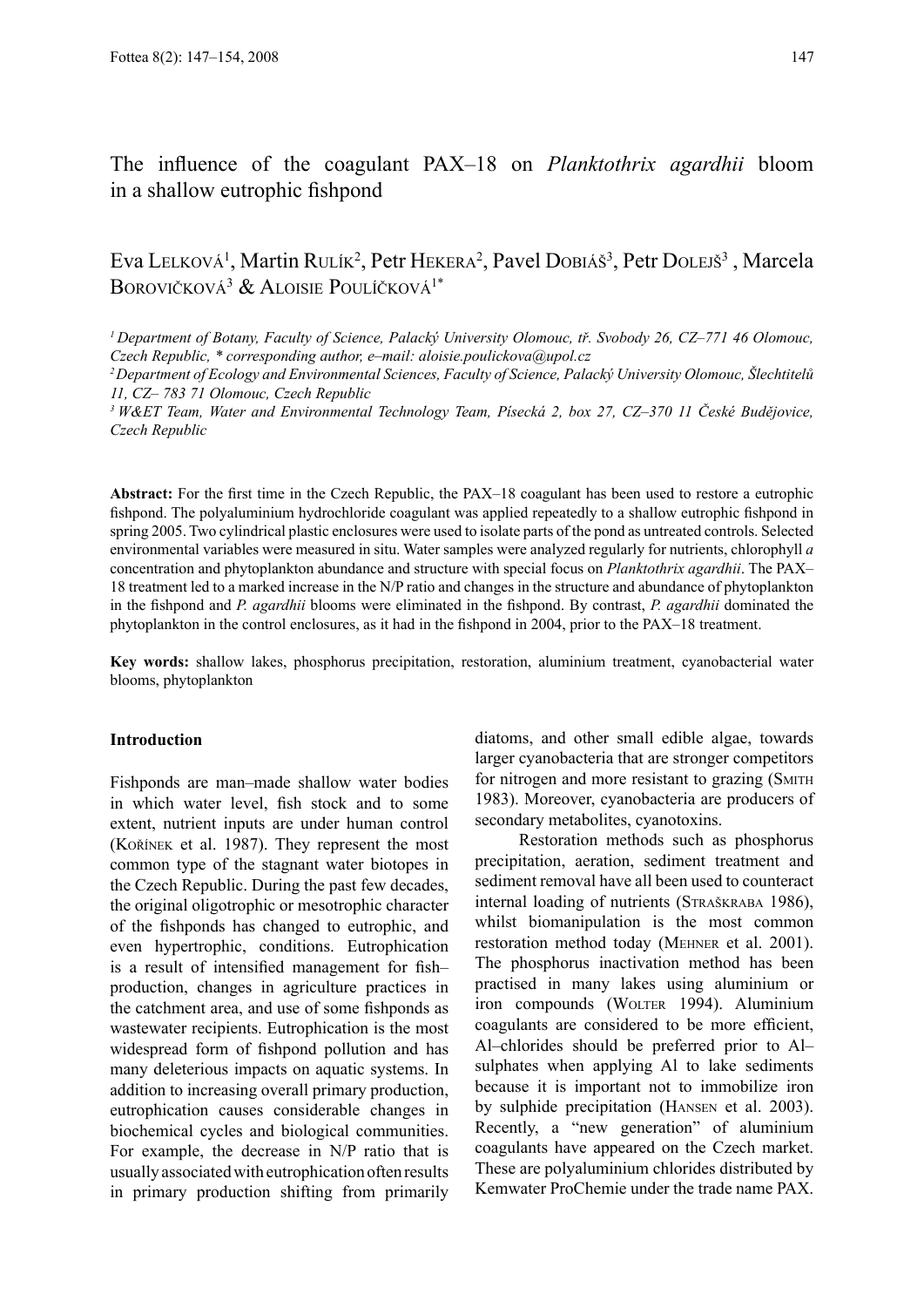One of them is PAX–18 (9% Al), a coagulant commonly used in waterand wastewater treatment. It is also suitable for phosphorus precipitation and removal of filamentous bacteria in sewage treatment plants.

The aim of this study was to examine the effect of PAX–18 on selected environmental variables and on the phytoplankton community. The main goal of the restoration was to eliminate cyanobacterial water blooms. It was the first time this kind of coagulant had been used for the treatment of a whole fishpond in the Czech Republic.

### **Material and methods**

The studied fishpond is situated in the Forest Garden in the village of Bílá Lhota, near Olomouc (Central Moravia, the Czech Republic). It has a total area of 1540 m<sup>2</sup> and a maximum depth of 1 m. Approximately 65% of the surface area is shaded by surrounding vegetation. Although leaf litter from surrounding trees contributes to the sediment accumulation, the main source of eutrophication is intensive agriculture in surrounding fields and untreated sewage waters from the village of Bílá Lhota (Hašler & Poulíčková 2003). By contrast to other ponds (Lysáková et al. 2007) Bílá Lhota has relatively high conductivity. The fishpond is not used for fish production and served as a wastewater recipient until 2004. The fishpond has relatively high conductivity  $(351-599 \mu S.cm^{-1})$ and nutrient concentrations  $(TP=0.21-0.77 \text{ mg.} l^{-1})$ ,  $NO_3^-$  = 0.2–4.86 mg.l<sup>-1</sup>,  $NH_4$ <sup>+</sup> = 0.54–3.6 mg.l<sup>-1</sup>). As a result of eutrophication, a layer of muddy, putrescent sediments accumulated on the bottom of the fishpond. The phytoplankton community is dominated by the filamentous cyanobacterium *Planktothrix agardhii* (up to 90%) from May to November, along with a mixture of euglenophytes and green algae.

The fishpond was dosed repeatedly with the PAX–18 coagulant on 13 April, 4 May, 13 June and 20 June 2005, 600 kilograms was used altogether. The first dose equalled 200  $\mu$ mol Al.l<sup>-1</sup> and the next three doses equalled 350 µmol Al. $l^{-1}$ . Dosing of the coagulant was based on in situ experiments performed in 2004 (Lelková et al. 2005) and laboratory coagulation tests. The coagulant was applied evenly on the whole surface of the fishpond from a storage bottle mounted on a small boat equipped with an electric engine. It was introduced about 20 cm below the water surface and vortexed by the propeller.

Two cylindrical clear and colourless PE enclosures (120 cm in length and 100 cm in diameter) placed into the bottom sediment were used as controls. Each enclosure was open at the bottom and top and bounded the water column from the bottom to the surface, protecting it from diffusion of ions and algal infiltration. Secchi transparency, conductivity, pH, temperature, oxygen concentration and saturation were measured regularly in the fishpond and in the control enclosures using mobile instruments (WTW company). All the variables were measured at a fixed position and fixed time of day (in the morning) in the fishpond and in the control enclosures. Mixed water samples were taken regularly from the water column with a Plexiglass tube (1 m in length) from the fishpond and control enclosures from April to August 2005. Concentrations of phosphate, nitrate, amonium and chloride ions, total phosphorus and total nitrogen were checked with a HACH DR 2000 spectrophotometer (Anonymous 1992). Concentrations of aluminium were assessed spectrophotometrically using pyrocatechol violet. Chlorophyll–*a* was measured by extraction into an acetone–methanol mixture using a UV–VIS Super Aquarius CE 900 spectrophotometer (Pechar 1987). Phytoplankton species were identified in live material (after the centrifugation at 1500 rpm for 10 minutes). The abundance of phytoplankton was carried out by counting of individuals or filament units (1 filament unit = 100  $\mu$ m) in fixed samples (0.5% Lugol solution) in a Bűrker chamber. 400 specimens (filament units) were counted in each sample. After each treatment, coagulation flocs were also observed under a light microscope. All results were evaluated using NCSS 2000 software. The repeated measures ANOVA was performed on means of two control enclosures and probability level was checked according to Kirk (1982).

## **Results**

The direct influence of the coagulant on the chemical properties of water was indicated by increases in chloride and aluminium concentrations. The content of chlorides and conductivity in the fishpond increased after each treatment (cf. situation in the control enclosures) and gradually decreased two weeks after the final treatment (Tables 1,2). By contrast to the controls, aluminium concentration increased in the fishpond immediately after dosing, but it decreased to the original values within days (cf. Tables 1,2).

Despite the acidic properties of the polyaluminium chloride solution, its introduction to the fishpond had almost no impact on the water pH (F=0.34, P=0.574, DF=12.25, Repeated Measures ANOVA, F–test with Geisser–Greenhaus Adjustments). A small pH decrease was observed only immediately after each addition of the coagulant, pH values increased again within days of each treatment.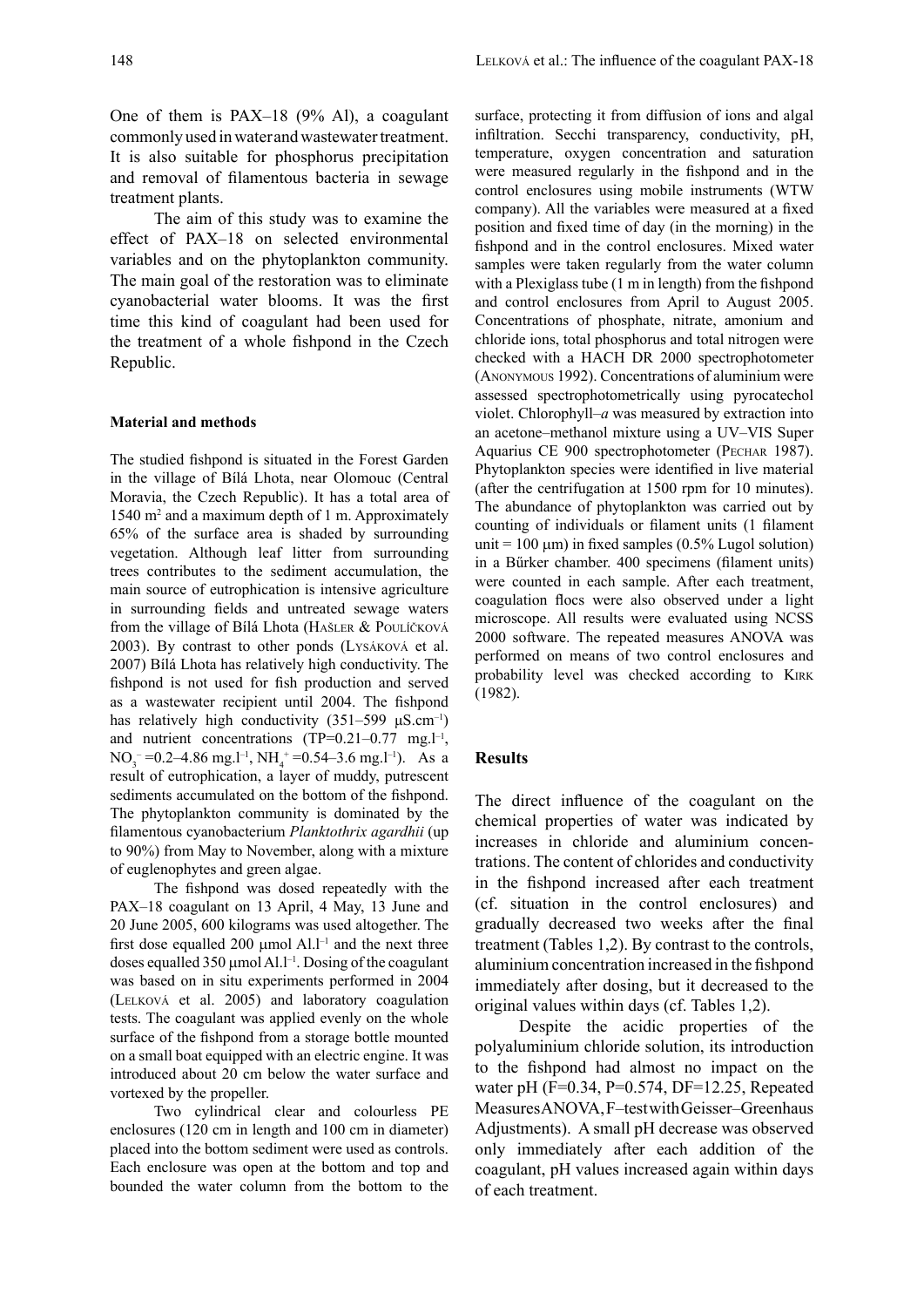|                                           | 13.4.                                                            | 19.4.                   | $\dot{\gamma}$                                                                                                             | 10.5.                                                                                                                                                                                                                                                                                           | 16.5                                                                                                                                              | 7.6.                                                                                                          | 13.6.                                                              | 20.6.  | 28.6.                                                               | 12.7                                                                                                                                          | 26.7                                                                                                                                                                                                                                                                                                            | 9.8.                                                                               | 23.8.                                                                                                                          |
|-------------------------------------------|------------------------------------------------------------------|-------------------------|----------------------------------------------------------------------------------------------------------------------------|-------------------------------------------------------------------------------------------------------------------------------------------------------------------------------------------------------------------------------------------------------------------------------------------------|---------------------------------------------------------------------------------------------------------------------------------------------------|---------------------------------------------------------------------------------------------------------------|--------------------------------------------------------------------|--------|---------------------------------------------------------------------|-----------------------------------------------------------------------------------------------------------------------------------------------|-----------------------------------------------------------------------------------------------------------------------------------------------------------------------------------------------------------------------------------------------------------------------------------------------------------------|------------------------------------------------------------------------------------|--------------------------------------------------------------------------------------------------------------------------------|
| [emperature [°C]                          | 10.7                                                             |                         |                                                                                                                            |                                                                                                                                                                                                                                                                                                 |                                                                                                                                                   |                                                                                                               |                                                                    |        |                                                                     |                                                                                                                                               |                                                                                                                                                                                                                                                                                                                 |                                                                                    |                                                                                                                                |
| Conductivity $\left[\mu S.cm^{-1}\right]$ |                                                                  | 780                     |                                                                                                                            |                                                                                                                                                                                                                                                                                                 |                                                                                                                                                   |                                                                                                               |                                                                    |        |                                                                     |                                                                                                                                               |                                                                                                                                                                                                                                                                                                                 |                                                                                    |                                                                                                                                |
|                                           | 8.69                                                             | 8.18                    | $\begin{array}{r} 18.4 \\ 692 \\ 784 \\ 60 \\ 0.02 \\ 0.03 \\ 0.597 \\ 1.597 \\ 5.33 \\ 3.3 \\ 40.29 \\ 40.29 \end{array}$ | $\begin{array}{r} 11.8. \\ 771. \\ 8.23. \\ 64. \\ 0.021. \\ 0.709 \\ 0.709 \\ 7.6. \\ 7.6. \\ 9.602. \\ 9.603. \\ 9.602. \\ 9.603. \\ 9.603. \\ 9.603. \\ 9.603. \\ 9.603. \\ 9.603. \\ 9.603. \\ 9.603. \\ 9.603. \\ 9.603. \\ 9.603. \\ 9.603. \\ 9.603. \\ 9.603. \\ 9.603. \\ 9.603. \\ 9$ | $\begin{array}{l} 15 \\ 630 \\ 7.91 \\ 55 \\ 0.017 \\ 0.001 \\ 0.612 \\ 0.63 \\ 0.65 \\ 0.049 \\ 0.049 \\ 0.030 \\ 0.049 \\ 0.035 \\ \end{array}$ | $17.7$<br>$7.99$<br>$7.99$<br>$40$<br>$6.375$<br>$6.575$<br>$7.5$<br>$6.575$<br>$6.335$<br>$6.335$<br>$6.335$ | 18.5<br>601<br>602<br>8.2<br>6.5<br>6.5<br>6.5<br>2.234*<br>2.234* |        | $712\n712\n8.3\n54\n0.03\n7.96\n7.96\n7.84\n7.7\n7.84\n7.84\n84.62$ | $\begin{array}{c} 19 \\ 603 \\ 833 \\ 34 \\ 0.0137 \\ 0.638 \\ 0.638 \\ 1.638 \\ 4.9 \\ 77 \\ 5.77 \\ 0.059 \\ 0.053 \\ 0.035 \\ \end{array}$ | $\begin{array}{l} 22.3 \\ 638 \\ 8.34 \\ 3.2 \\ 0.17 \\ 0.5 \\ 0.52 \\ 0.52 \\ 0.65 \\ 0.05 \\ 0.05 \\ 0.05 \\ 0.05 \\ 0.05 \\ 0.05 \\ 0.05 \\ 0.05 \\ 0.05 \\ 0.05 \\ 0.05 \\ 0.05 \\ 0.05 \\ 0.05 \\ 0.05 \\ 0.05 \\ 0.05 \\ 0.05 \\ 0.05 \\ 0.05 \\ 0.05 \\ 0.05 \\ 0.05 \\ 0.05 \\ 0.05 \\ 0.05 \\ 0.05 \\$ | 17.9<br>600<br>600 45<br>45<br>600.159<br>600.0341<br>50.00.037<br>74.44<br>714.44 | $\begin{array}{l} 18.8 \\ 636 \\ 7.67 \\ 51 \\ 0.029 \\ 0.174 \\ 0.435 \\ 0.929 \\ 2.5 \\ 14.37 \\ 0.033 \\ 54 \\ \end{array}$ |
| [ransparency [cm]                         | $\overline{a}$                                                   | $\pmb{\mathcal{S}}$     |                                                                                                                            |                                                                                                                                                                                                                                                                                                 |                                                                                                                                                   |                                                                                                               |                                                                    |        |                                                                     |                                                                                                                                               |                                                                                                                                                                                                                                                                                                                 |                                                                                    |                                                                                                                                |
| $PO43$ - [mg.1 <sup>-1</sup> ]            |                                                                  | 0.04                    |                                                                                                                            |                                                                                                                                                                                                                                                                                                 |                                                                                                                                                   |                                                                                                               |                                                                    |        |                                                                     |                                                                                                                                               |                                                                                                                                                                                                                                                                                                                 |                                                                                    |                                                                                                                                |
| $IP$ $\left[mg,1^{+1}\right]$             | $\begin{array}{c} 0.06 \\ 0.54 \\ 0.612 \\ 4.647 \\ \end{array}$ |                         |                                                                                                                            |                                                                                                                                                                                                                                                                                                 |                                                                                                                                                   |                                                                                                               |                                                                    |        |                                                                     |                                                                                                                                               |                                                                                                                                                                                                                                                                                                                 |                                                                                    |                                                                                                                                |
| $NH_4^+[mg.1^+]$                          |                                                                  | 0.326<br>0.898<br>5.311 |                                                                                                                            |                                                                                                                                                                                                                                                                                                 |                                                                                                                                                   |                                                                                                               |                                                                    |        |                                                                     |                                                                                                                                               |                                                                                                                                                                                                                                                                                                                 |                                                                                    |                                                                                                                                |
| $NOj$ [mg.I <sup>-1</sup> ]               |                                                                  |                         |                                                                                                                            |                                                                                                                                                                                                                                                                                                 |                                                                                                                                                   |                                                                                                               |                                                                    |        |                                                                     |                                                                                                                                               |                                                                                                                                                                                                                                                                                                                 |                                                                                    |                                                                                                                                |
| $\Gamma$ N $\rm [mg.l^{\text{-}1}]$       |                                                                  | 11.3                    |                                                                                                                            |                                                                                                                                                                                                                                                                                                 |                                                                                                                                                   |                                                                                                               |                                                                    |        |                                                                     |                                                                                                                                               |                                                                                                                                                                                                                                                                                                                 |                                                                                    |                                                                                                                                |
| N/P <sub>ratio</sub>                      | 30.93                                                            | 34.66<br>0.064          |                                                                                                                            |                                                                                                                                                                                                                                                                                                 |                                                                                                                                                   |                                                                                                               |                                                                    |        |                                                                     |                                                                                                                                               |                                                                                                                                                                                                                                                                                                                 |                                                                                    |                                                                                                                                |
| Al [mg.l <sup>.1</sup> ]                  | $1.387*$                                                         |                         |                                                                                                                            |                                                                                                                                                                                                                                                                                                 |                                                                                                                                                   |                                                                                                               |                                                                    |        |                                                                     |                                                                                                                                               |                                                                                                                                                                                                                                                                                                                 |                                                                                    |                                                                                                                                |
| $Cl^{1}$ $[mg.1^{1}]$                     | 37.4                                                             | $\overline{4}$          | $\frac{4}{1}$                                                                                                              |                                                                                                                                                                                                                                                                                                 |                                                                                                                                                   |                                                                                                               |                                                                    | $63\,$ |                                                                     |                                                                                                                                               |                                                                                                                                                                                                                                                                                                                 |                                                                                    |                                                                                                                                |
| Chlorophyll a [µg.1 <sup>.1</sup> ]       | 774.30                                                           | 387.20                  | 123.11                                                                                                                     | 34.04                                                                                                                                                                                                                                                                                           | 00.12                                                                                                                                             | 81.65                                                                                                         | 58.14                                                              | 12.36  |                                                                     | 135.25                                                                                                                                        | 217.79                                                                                                                                                                                                                                                                                                          |                                                                                    | 26.93                                                                                                                          |

|  | i             |
|--|---------------|
|  |               |
|  |               |
|  |               |
|  |               |
|  |               |
|  |               |
|  |               |
|  |               |
|  |               |
|  |               |
|  |               |
|  |               |
|  |               |
|  |               |
|  |               |
|  |               |
|  |               |
|  |               |
|  |               |
|  | l             |
|  |               |
|  |               |
|  |               |
|  |               |
|  |               |
|  |               |
|  |               |
|  |               |
|  |               |
|  | Í             |
|  |               |
|  | ׇ֘֝֬֝         |
|  |               |
|  |               |
|  | l             |
|  |               |
|  |               |
|  |               |
|  |               |
|  |               |
|  |               |
|  | ֠             |
|  |               |
|  |               |
|  |               |
|  |               |
|  |               |
|  |               |
|  |               |
|  |               |
|  |               |
|  |               |
|  |               |
|  |               |
|  | I<br>֡֡֡֡֡֡֡֡ |
|  |               |
|  | i             |
|  |               |
|  |               |
|  | l             |
|  |               |

|                                                                                                                                                                                                                                                                                                                                                                                                                                                     | 13.4                                                                                       | 19.4.                                  |                                                                                                                              |       |                                                                                                                                                 |                                                                            |                                                                                                                                      |                                                                               |                                                                                                                                                                                                                                                                                               |       |                                                                     |                                                                                                                                                                                                                                                                          |                                                                                                                                                                                                                                                                                                       |
|-----------------------------------------------------------------------------------------------------------------------------------------------------------------------------------------------------------------------------------------------------------------------------------------------------------------------------------------------------------------------------------------------------------------------------------------------------|--------------------------------------------------------------------------------------------|----------------------------------------|------------------------------------------------------------------------------------------------------------------------------|-------|-------------------------------------------------------------------------------------------------------------------------------------------------|----------------------------------------------------------------------------|--------------------------------------------------------------------------------------------------------------------------------------|-------------------------------------------------------------------------------|-----------------------------------------------------------------------------------------------------------------------------------------------------------------------------------------------------------------------------------------------------------------------------------------------|-------|---------------------------------------------------------------------|--------------------------------------------------------------------------------------------------------------------------------------------------------------------------------------------------------------------------------------------------------------------------|-------------------------------------------------------------------------------------------------------------------------------------------------------------------------------------------------------------------------------------------------------------------------------------------------------|
|                                                                                                                                                                                                                                                                                                                                                                                                                                                     |                                                                                            |                                        |                                                                                                                              | 10.5. | 16.5.                                                                                                                                           | 7.6.                                                                       |                                                                                                                                      | 20.6.                                                                         |                                                                                                                                                                                                                                                                                               | 12.7. | 26.7.                                                               | $9.8$ .                                                                                                                                                                                                                                                                  | 23.8.                                                                                                                                                                                                                                                                                                 |
| emperature [°C]                                                                                                                                                                                                                                                                                                                                                                                                                                     |                                                                                            | 14.2                                   | $\frac{3.5}{18.2}$<br>$\frac{2}{57}$                                                                                         |       |                                                                                                                                                 |                                                                            | $\frac{13.6}{17.9}$<br>$\frac{530}{7.54}$<br>$\frac{430}{0.49}$<br>$\frac{430}{0.000}$<br>$\frac{430}{0.007}$<br>$\frac{430}{0.007}$ |                                                                               | $\begin{array}{r} 28.6. \\ 24.6 \\ 567 \\ 8.16 \\ 0.303 \\ 0.456 \\ 0.0303 \\ 0.0303 \\ 0.0303 \\ 0.088 \\ 0.068 \\ 0.077.44 \\ 0.0337 \\ 0.0008 \\ 0.0008 \\ 0.0008 \\ 0.0008 \\ 0.0008 \\ 0.0008 \\ 0.0008 \\ 0.0008 \\ 0.0008 \\ 0.0008 \\ 0.0008 \\ 0.0008 \\ 0.0008 \\ 0.0008 \\ 0.0008$ |       |                                                                     |                                                                                                                                                                                                                                                                          |                                                                                                                                                                                                                                                                                                       |
| 'onductivity [µS.cm <sup>-1</sup> ]                                                                                                                                                                                                                                                                                                                                                                                                                 |                                                                                            | 654                                    |                                                                                                                              |       |                                                                                                                                                 |                                                                            |                                                                                                                                      |                                                                               |                                                                                                                                                                                                                                                                                               |       |                                                                     |                                                                                                                                                                                                                                                                          |                                                                                                                                                                                                                                                                                                       |
|                                                                                                                                                                                                                                                                                                                                                                                                                                                     | 8.69                                                                                       | 8.22<br>55                             |                                                                                                                              |       | $15.4$<br>544 88<br>7.82<br>1928 85<br>1930 953<br>0.000 85<br>0.000 85<br>0.000 85<br>0.000 85<br>0.000 85<br>0.000 85<br>0.000 85<br>0.000 85 | 516<br>7.18<br>0.69 33 34<br>0.6668<br>0.04 4 6<br>9.38 9.29<br>0.08 10.80 |                                                                                                                                      | 545<br>7.98<br>16<br>16<br>0.509<br>0.776<br>4.58<br>36<br>36<br>217.79<br>30 |                                                                                                                                                                                                                                                                                               |       | 471<br>8.98<br>8.9774<br>0.3774<br>0.372<br>0.081<br>0.081<br>0.083 | 16.5<br>496 $\frac{8}{4}$ $\frac{8}{4}$ $\frac{2}{3}$ $\frac{2}{3}$ $\frac{8}{3}$ $\frac{8}{3}$ $\frac{2}{3}$ $\frac{8}{3}$ $\frac{1}{3}$ $\frac{1}{3}$ $\frac{4}{3}$ $\frac{4}{3}$ $\frac{6}{3}$ $\frac{8}{3}$ $\frac{8}{3}$ $\frac{3}{3}$ $\frac{3}{10}$ $\frac{3}{4}$ | $\begin{array}{r} 18.4 \\ 451 \\ 7.75 \\ 0.036 \\ 0.034 \\ 0.043 \\ 0.043 \\ 0.043 \\ 0.043 \\ 0.043 \\ 0.043 \\ 0.043 \\ 0.043 \\ 0.043 \\ 0.043 \\ 0.043 \\ 0.043 \\ 0.043 \\ 0.043 \\ 0.043 \\ 0.043 \\ 0.043 \\ 0.043 \\ 0.043 \\ 0.043 \\ 0.043 \\ 0.043 \\ 0.043 \\ 0.043 \\ 0.043 \\ 0.043 \\$ |
| ransparency [cm]                                                                                                                                                                                                                                                                                                                                                                                                                                    |                                                                                            |                                        |                                                                                                                              |       |                                                                                                                                                 |                                                                            |                                                                                                                                      |                                                                               |                                                                                                                                                                                                                                                                                               |       |                                                                     |                                                                                                                                                                                                                                                                          |                                                                                                                                                                                                                                                                                                       |
| $\frac{P O_4^{3-} \left[\text{mg.}1^{-1}\right]}{\text{TP} \left[\text{mg.}1^{-1}\right]}$                                                                                                                                                                                                                                                                                                                                                          |                                                                                            |                                        | $50$<br>$0.42$<br>$0.27$<br>$0.27$<br>$0.37$<br>$0.44$<br>$0.55$<br>$0.38$<br>$0.38$<br>$0.30$<br>$0.30$<br>$0.30$<br>$0.30$ |       |                                                                                                                                                 |                                                                            |                                                                                                                                      |                                                                               |                                                                                                                                                                                                                                                                                               |       |                                                                     |                                                                                                                                                                                                                                                                          |                                                                                                                                                                                                                                                                                                       |
|                                                                                                                                                                                                                                                                                                                                                                                                                                                     |                                                                                            | $\frac{0.12}{0.198}$<br>0.198<br>5.197 |                                                                                                                              |       |                                                                                                                                                 |                                                                            |                                                                                                                                      |                                                                               |                                                                                                                                                                                                                                                                                               |       |                                                                     |                                                                                                                                                                                                                                                                          |                                                                                                                                                                                                                                                                                                       |
|                                                                                                                                                                                                                                                                                                                                                                                                                                                     |                                                                                            |                                        |                                                                                                                              |       |                                                                                                                                                 |                                                                            |                                                                                                                                      |                                                                               |                                                                                                                                                                                                                                                                                               |       |                                                                     |                                                                                                                                                                                                                                                                          |                                                                                                                                                                                                                                                                                                       |
| $\begin{array}{l} \mathrm{NH}_4^+\mathrm{[mg. I^{-1}]}\\ \mathrm{NO}_3^-\mathrm{[mg. I^{-1}]}\\ \mathrm{TN}\mathrm{[mg. I^{-1}]} \end{array}$                                                                                                                                                                                                                                                                                                       |                                                                                            |                                        |                                                                                                                              |       |                                                                                                                                                 |                                                                            |                                                                                                                                      |                                                                               |                                                                                                                                                                                                                                                                                               |       |                                                                     |                                                                                                                                                                                                                                                                          |                                                                                                                                                                                                                                                                                                       |
|                                                                                                                                                                                                                                                                                                                                                                                                                                                     |                                                                                            |                                        |                                                                                                                              |       |                                                                                                                                                 |                                                                            |                                                                                                                                      |                                                                               |                                                                                                                                                                                                                                                                                               |       |                                                                     |                                                                                                                                                                                                                                                                          |                                                                                                                                                                                                                                                                                                       |
| N/P <sub>ratio</sub>                                                                                                                                                                                                                                                                                                                                                                                                                                | $\begin{array}{c} 0.06 \\ 0.531 \\ 0.612 \\ 4.647 \\ 16.7 \\ 16.7 \\ 31.45 \\ \end{array}$ | $9.8$<br>$49.49$<br>$0.04$<br>$36.35$  |                                                                                                                              |       |                                                                                                                                                 |                                                                            |                                                                                                                                      |                                                                               |                                                                                                                                                                                                                                                                                               |       |                                                                     |                                                                                                                                                                                                                                                                          |                                                                                                                                                                                                                                                                                                       |
| $\mathsf{u}\,[\mathsf{mg}.\mathsf{l}^\mathsf{u}]$                                                                                                                                                                                                                                                                                                                                                                                                   |                                                                                            |                                        |                                                                                                                              |       |                                                                                                                                                 |                                                                            |                                                                                                                                      |                                                                               |                                                                                                                                                                                                                                                                                               |       |                                                                     |                                                                                                                                                                                                                                                                          |                                                                                                                                                                                                                                                                                                       |
| $\begin{array}{ll} \supset \hspace{-0.1cm} \left[ \mathsf{mg}. \right]^{-1} \hspace{-0.03cm} \left[ \mathsf{mg}. \right]^{-1} \hspace{-0.03cm} \left[ \mathsf{µg} . \right]^{-1} \hspace{-0.03cm} \left[ \mathsf{hg} . \right]^{-1} \hspace{-0.03cm} \left[ \mathsf{µg} . \right]^{-1} \hspace{-0.03cm} \left[ \mathsf{hpg} . \right]^{-1} \hspace{-0.03cm} \left[ \mathsf{hpg} . \right]^{-1} \hspace{-0.03cm} \left[ \mathsf{hpg} . \right]^{-1}$ | 37.6<br>755.25                                                                             |                                        |                                                                                                                              |       |                                                                                                                                                 |                                                                            |                                                                                                                                      |                                                                               |                                                                                                                                                                                                                                                                                               |       |                                                                     |                                                                                                                                                                                                                                                                          |                                                                                                                                                                                                                                                                                                       |
|                                                                                                                                                                                                                                                                                                                                                                                                                                                     |                                                                                            |                                        |                                                                                                                              |       |                                                                                                                                                 |                                                                            |                                                                                                                                      |                                                                               |                                                                                                                                                                                                                                                                                               |       |                                                                     |                                                                                                                                                                                                                                                                          |                                                                                                                                                                                                                                                                                                       |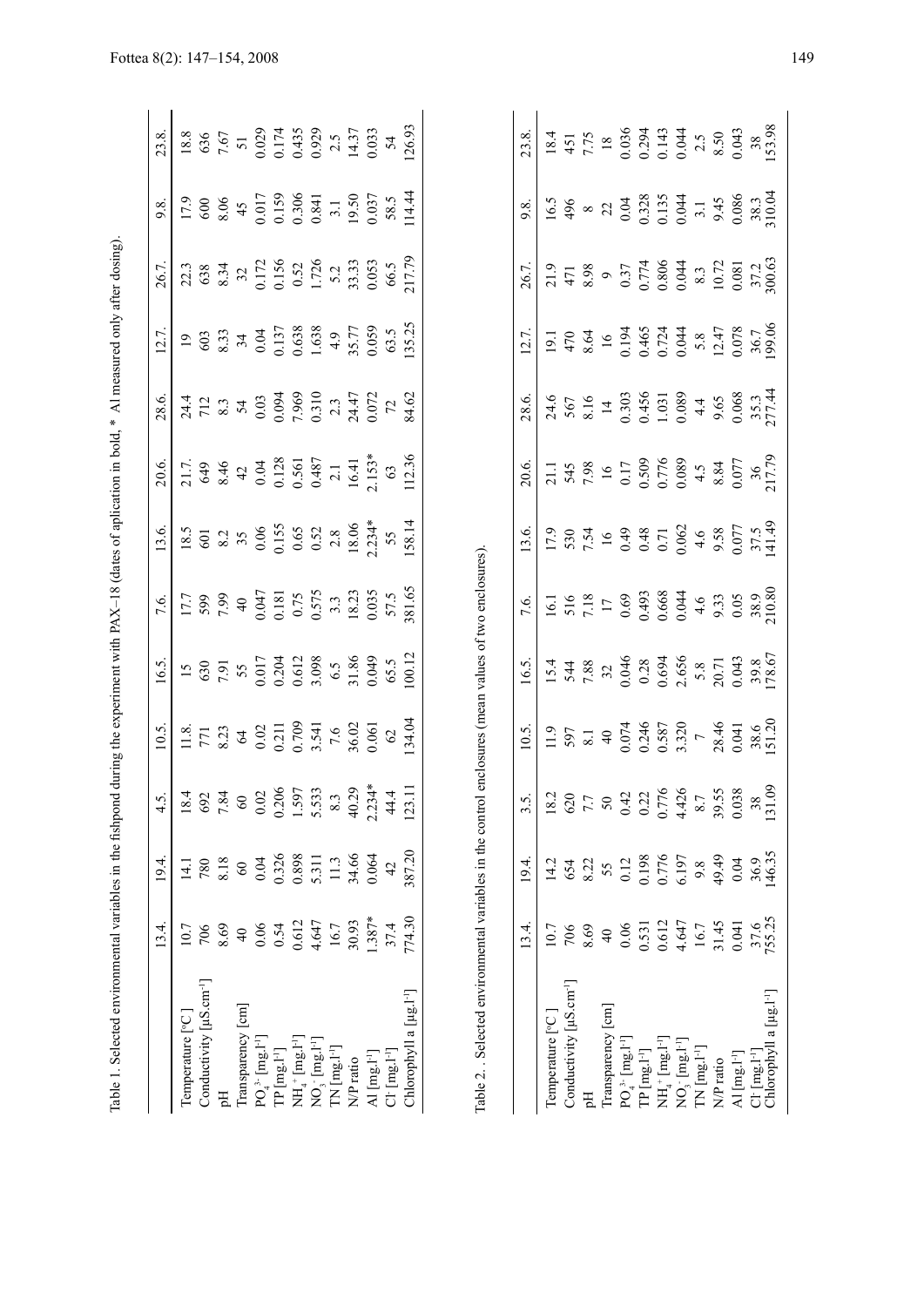

Fig. 1. The phytoplankton structure and abundance in the treated fishpond during the experiment in 2005 (arrows mark the PAX-18 treatment).



■ Planktothrix ■ Chlorophyta ■ Dinophyta ■ Euglenophyta □ Cryptophyta ■ Bacillariophyceae ■ Other Cyanophyta

Fig. 2. The phytoplankton structure and abundance in the control enclosures (mean values) during the experiment in 2005.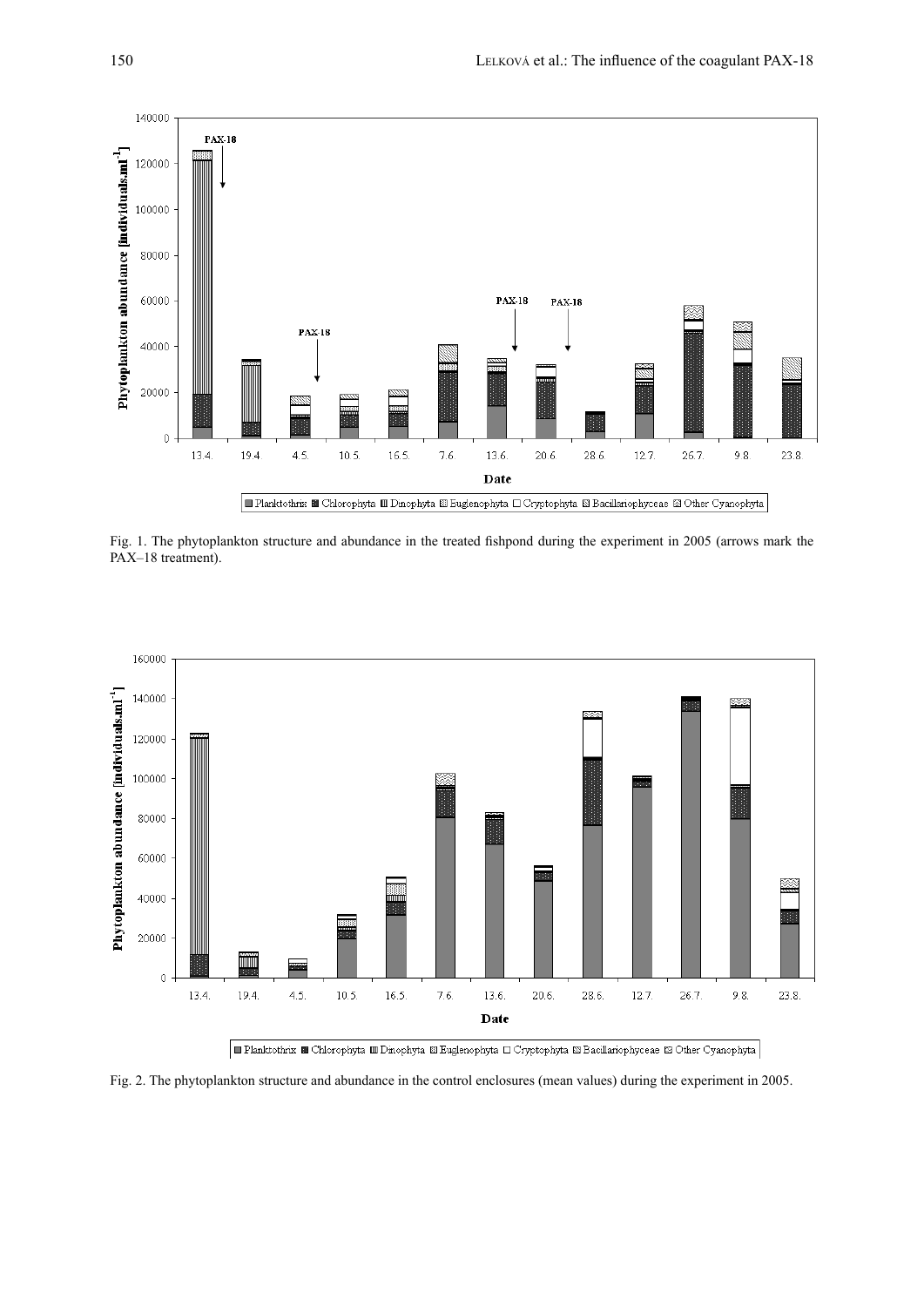At the beginning of the experiment, the phosphate concentration in the fishpond water was  $0.06$  mg. $l^{-1}$  and it was reduced after each application of the coagulant. Phosphate concentrations remained low during the whole sampling period (Table 1) as release from the bottom sediments was halted. The application of the coagulant had a major impact on the total phosphorus due to coagulation, aggregation and sedimentation of phytoplankton organisms and their removal from the water column. Entrapment of algal species and *Planktothrix* filaments into the flocs was observed immediately after dosing. The removal of phytoplankton organisms from the water column was well documented by water transparency which increased after each treatment in the fishpond (Table 1). In contrast, both phosphate concentration and total phosphorus in the control enclosures were high during the entire experiment. Water transparency in the control enclosures was low, with further decreases during the summer (Table 2).

There were significant differences between the fishpond and control enclosures in the N/P ratio (F=4.60, P=0.007, DF=12.25, Repeated Measures ANOVA, F–test with Geisser–Greenhaus Adjustments). The ratio of N/P in the fishpond water was higher than in the control enclosures from May onwards.

The PAX–18 treatment led to changes in the phytoplankton structure, abundance and chlorophyll-*a* concentrations in the fishpond (Fig. 1, Table 1). Although, chlorophyll–*a* values in the fishpond were mostly lower than in the control enclosures (Tables 1,2), repeated measures ANOVA performed on chlorophyll–*a* concentrations, revealed insigni-ficant differences between the fishpond and the control enclosures (F=2.06, P=0.112, DF=12.25, F–test with Geisser–Greenhaus Adjustments). On the other hand, phytoplankton abundance and number of *P. agardhii* filaments in the fishpond water differed considerably from those in the control enclosures (Figs. 2–4). There were also significant differences in the phytoplankton community structure and phytoplankton abundance between the fishpond and control enclosures (Table 3). In general, total phytoplankton abundance in the untreated enclosures was higher than 50 000 individuals per ml from mid–May to August, while in the fishpond it did not exceed this level during this period (except of 16 June). Differences in phytoplankton abundance between the fishpond and control



Fig. 3. Box-whisker plot: comparison of phytoplankton abundances in the fishpond in seasons 2004 (before treatment) and 2005 (after treatment) and untreated control enclosures.



Fig. 4. Box-whisker plot: comparison of *Planktothrix* abundances in the fishpond in seasons 2004 (before treatment) and 2005 (after treatment) and untreated control enclosures (1 filament unit =  $100 \mu m$ ).

Table 3. Statistical comparison of the phytoplankton structure and total phytoplankton abundance between the fishpond and control enclosures (Repeated Measures ANOVA, F-test with Geisser-Greenhaus Adjustments).

|                               | F          | P      | DF    |
|-------------------------------|------------|--------|-------|
| Planktothrix                  | 13.26      | 0.003  | 12.25 |
| Chlorophyta                   | 65         | 0.025  | 12.25 |
| Dinophyta                     | 12.69      | 0.004  | 12.25 |
| Euglenophyta                  | 0.92       | 0.356  | 12.25 |
| Cryptophyta                   | $\Omega$ 1 | 0.754  | 12.25 |
| Bacillariophyceae             | 24.51      | 0.0003 | 12.25 |
| Other Cyanophyta              | 0.29       | 0.597  | 12.25 |
| Total phytoplankton abundance | 11 11      | 0.006  | 12.25 |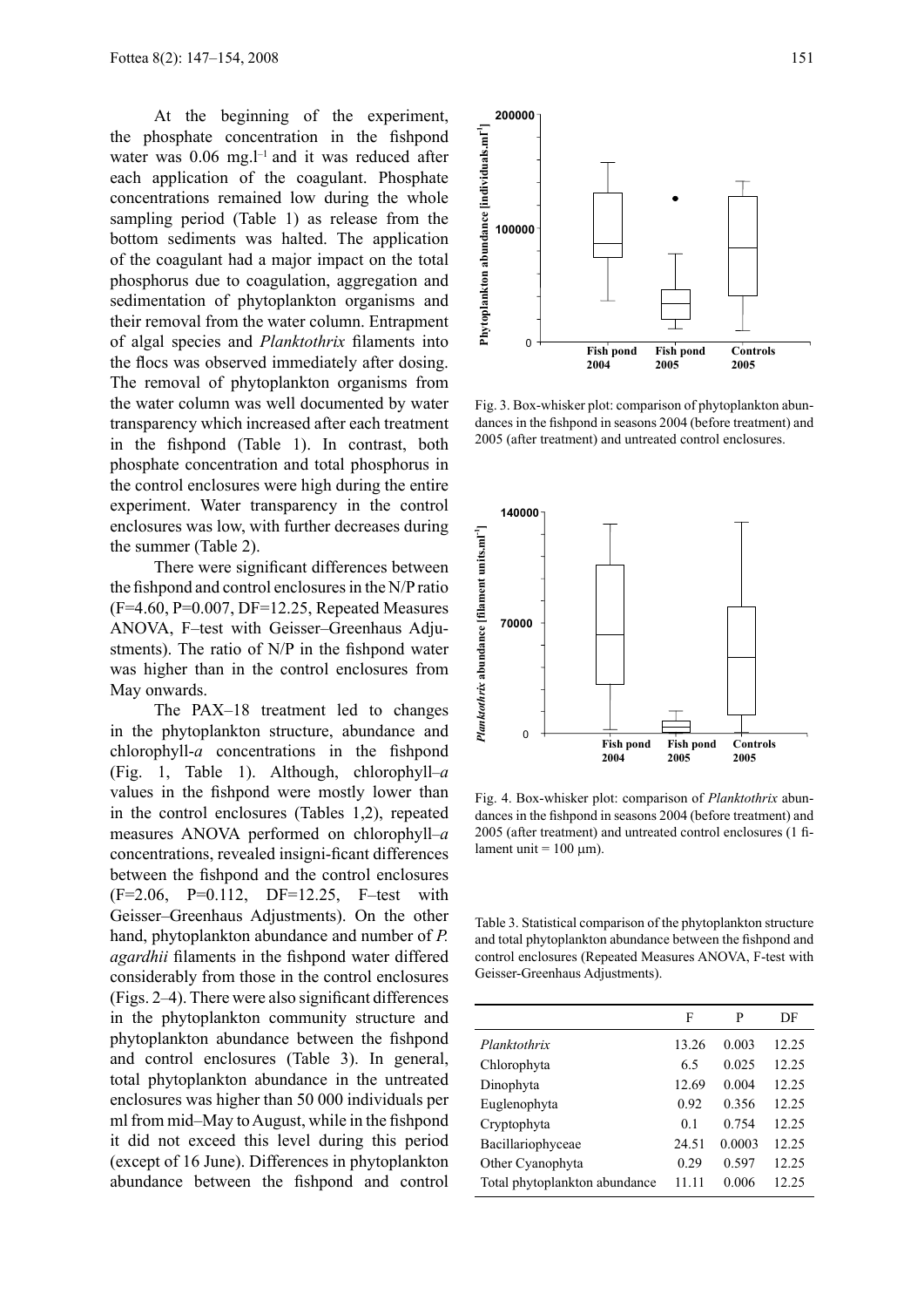

Fig. 5. The phytoplankton structure and abundance in the fishpond in 2004 (season before treatment).

enclosures were mainly caused by elimination of *Planktothrix* accompanied by a slight increase in chlorophytes, diatoms and phytoflagellates in the fishpond.

In total, 46 species of cyanobacteria and algae were identified in the fishpond and 35 in the control enclosures. Species richness in the control enclosures dominated by *P. agardhii* decreased gradually during the season. Phytoplankton composition in the treated fishpond shifted from the dominance of dinophytes in the spring to chlorophytes (*Chlamydomonas, Scenedesmus, Monoraphidium, Micractinium, Actinastrum, Ankistrodesmus, Golenkinia, Coelastrum, Pediastrum, Kirchneriella, Chlorella*), diatoms (*Fragilaria, Nitzschia*) and phytoflagellates (*Euglena, Phacus, Trachelomonas, Cryptomonas*). By contrast, the phytoplankton structure in the control enclosures changed rapidly from the dominance of dinophytes to dominance by *Planktothrix agardhii*. *P. agardhii* then prevailed in the phytoplankton until the end of the experiment, as it had in the fishpond in 2004, prior to the PAX–18 treatment (Fig. 3).

## **Discussion**

Previous reports on the PAX–18 coagulant have

dealt mainly with its influence on environmental variables in large, deep lakes and phytoplankton communities were usually evaluated only as chlorophyll–*a* concentrations (Gawrońska et al. 2002, Gawrońska & Brozowska 2002, Lossow et al. 2002). The same situation is in the case of other coagulants (HANSEN et al. 2003, LEWANDOWSKI et al. 2003, REITZEL et al. 2003, REITZEL et al. 2005). As far as we know, there are no studies focused on the influence of aluminium coagulants on phytoplankton structure in small, shallow fishponds. However, the influence of the PAX–18 coagulant on selected environmental variables in the Bílá Lhota fishpond is in agreement with studies from Poland (Gawrońska et al. 2002, Gawrońska & Brozowska 2002, Lossow et al. 2002).

The PAX–18 coagulant has mostly been used for lake restoration by phosphorus precipitation and its high efficiency in phosphorus removal from the water column and in limiting the internal loading has been proved (Gawrońska et al. 2002). Phosphates are precipitated in the form of insoluble complexes aluminium– hydroxide–phosphates, forming a barier on the sediment surface that effectively prevents phosphates release. The complexes are strong even in anaerobic conditions (WELCH et al. 1988). Similar effect was described for other aluminium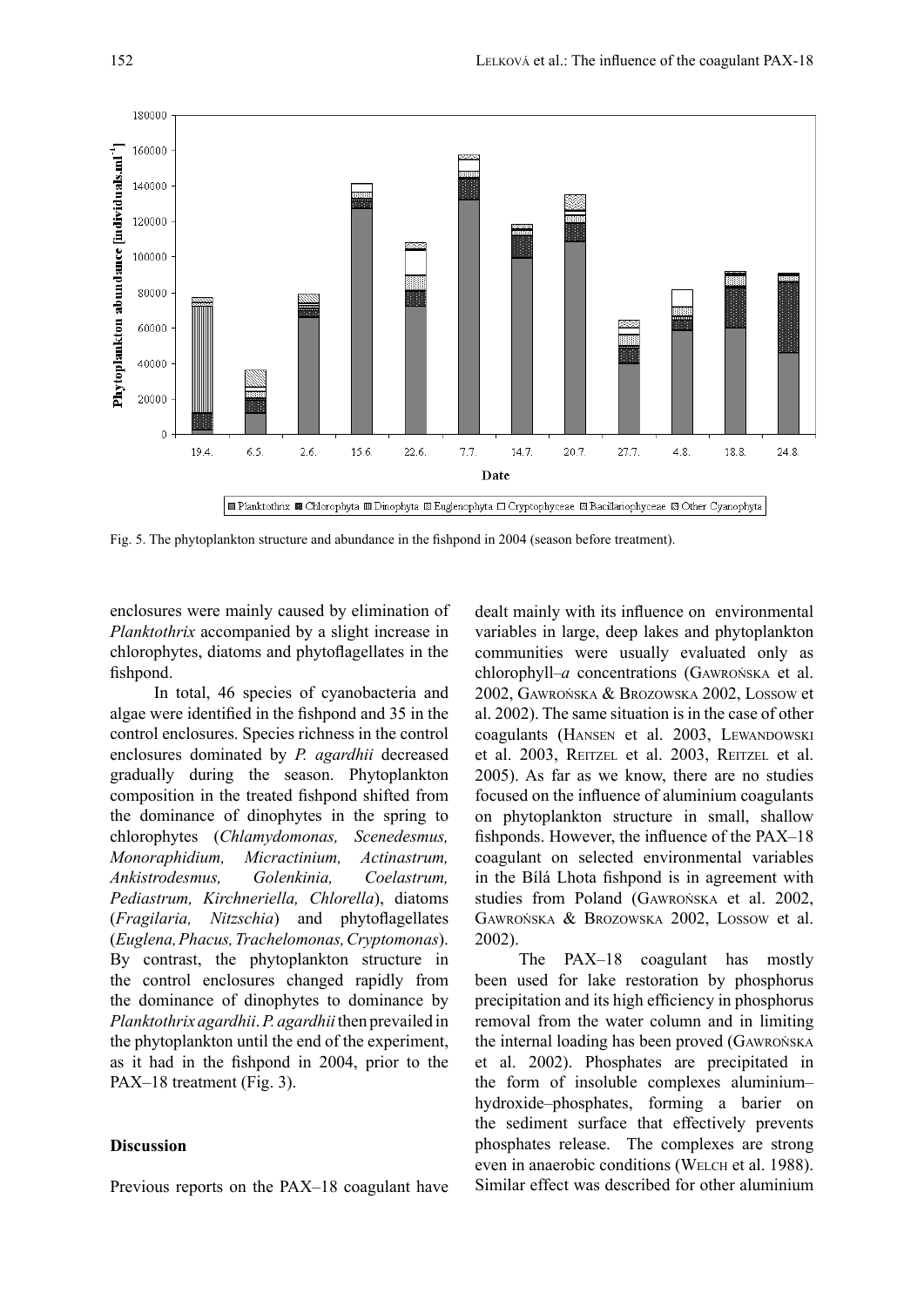coagulants (HANSEN et al. 2003, LEWANDOWSKI et al. 2003, REITZEL et al. 2003, REITZEL et al. 2005). In the case of the Bílá Lhota fishpond the PAX–18 coagulant was used for prevention of phosphate release from bottom sediments and removal of phytoplankton organisms from the water column by their coagulation, aggregation and sedimentation. Because of simultaneous precipitation of phosphorus and coagulation of organic matter and particles (organisms), the estimation of optimum coagulation dose has to be based on laboratory coagulation tests done closely before the coagulant application into the water body. Results of these tests depend on the particular algal assemblage. For example, our laboratory experiments showed that some species can escape from flocs back to the water column even after addition as high a dose of Al as 1100  $\mu$ mol.l<sup>-1</sup>.

*Planktothrix agardhii* (Gomont) Anagn. et Komárek was found to be the dominant species in 40% of Czech fishponds (Hašler &Poulíčková 2003). This species (formerly *Oscillatoria agardhii*) is considered to be the most important bloom–forming species in temperate shallow lakes (Scheffer et al. 1997). *P. agardhii* is able to tolerate very low light intensities, but exhibits a high demand for phosphorus Hašler et al. (2003). The timing of cyanobacterial blooms in late summer is sometimes thought to be connected with favoring a lower N/P ratio (SMITH 1983). In general, heterocystous (nitrogen fixing) cyanobacteria (*Anabaena, Aphanizomenon*) gain advantage under conditions of N limitation (Bulgakov & Levich 1999, Reynolds 1999). Although *P. agardhii* is not a heterocystous cyanobacterium, it is probably able to create diazocytes, nitrogen fixing metamorphosed vegetative cells (Prof. J. Komárek, personal communication).

The Bílá Lhota fishpond is a shallow eutrophic pond with average summer temperatures near 20 °C. Light conditions in the water column are low (average values in summer: surface = 136.8 W.m<sup>-2</sup>, depth 20 cm = 4.8 W.m<sup>-2</sup>) due to the small total area, shading by surrounding trees and dense water blooms. The population of *Planktothrix agardhii* had persisted in the fishpond throughout the whole year for several years, as it had in several other localities (BERGER 1975, SAS 1989). The annual cycle of *P. agardhii* starts in March with the germination of hormogonia. Abundance and biomass of *P. agardhii* increase during the season with the maximum in August.

The population overwinters near the pond bottom in the form of hormogonia (60%) and filaments (40%) (Poulíčková et al. 2004). The same abundance and seasonal dynamics of *P. agardhii* were observed in the control enclosures in 2005 (Fig. 2) as in the fishpond in 2004 (Fig. 5). By contrast, a significant decrease in *P. agardhii* abundance was achieved in the fishpond water in 2005 under PAX–18 treatment (Fig. 1). Total phosphorus, phosphate ions and chlorophyll–*a*  in the fishpond water were higher in 2004 than in 2005. The opposite situation was in the case of the N/P ratio (2004: 7:1 – 14:1, 2005: 14:1 – 40:1, unpublished data). Phosphorus decrease and higher N/P ratio probably led to changes in the phytoplankton composition in the fishpond in 2005. By contrast, phosphorus release from the sediment resulted in lower N/P ratio in the control enclosures. The N/P ratio was lower than in the fishpond from May 2005 onwards and high phosphorus concentration probably supported *P. agardhii* persistence in the control enclosures. With regard to above mentioned high demand of *P. agardhii* for phosphorus, we think that *Planktothrix* dominance in the control enclosures was enabled by high phosphorus concentration and not by nitrogen limitation (low N/P ratio) as assumed in previously published hypothesis (e.g. SMITH 1983). According to REYNOLDS (1999), it is the nutrients themselves, each and individually, that are potentially crucial for species composition of the freshwater phytoplankton and not the N/P ratio.

 After the restoration, the fishpond was without cyanobacterial bloom in the summer. Assessment of long–term results of the fishpond treatment will be possible after further studies carried out in following years. Our results support the idea of possible use of the polyaluminium chloride coagulant for fishpond restoration practice. The associated changes in chemistry of the treated water body, i.e. increase in chlorides concentration and also a very short increase in dissolved aluminium concentration, shall be taken into account. The negative influence on other biota in the treated system shall be also assessed and taken into account before the decision on any full scale treatment is made. Especially the influence of particles (flocs) formed after coagulant addition on filtration rate of zooplankton should be considered.